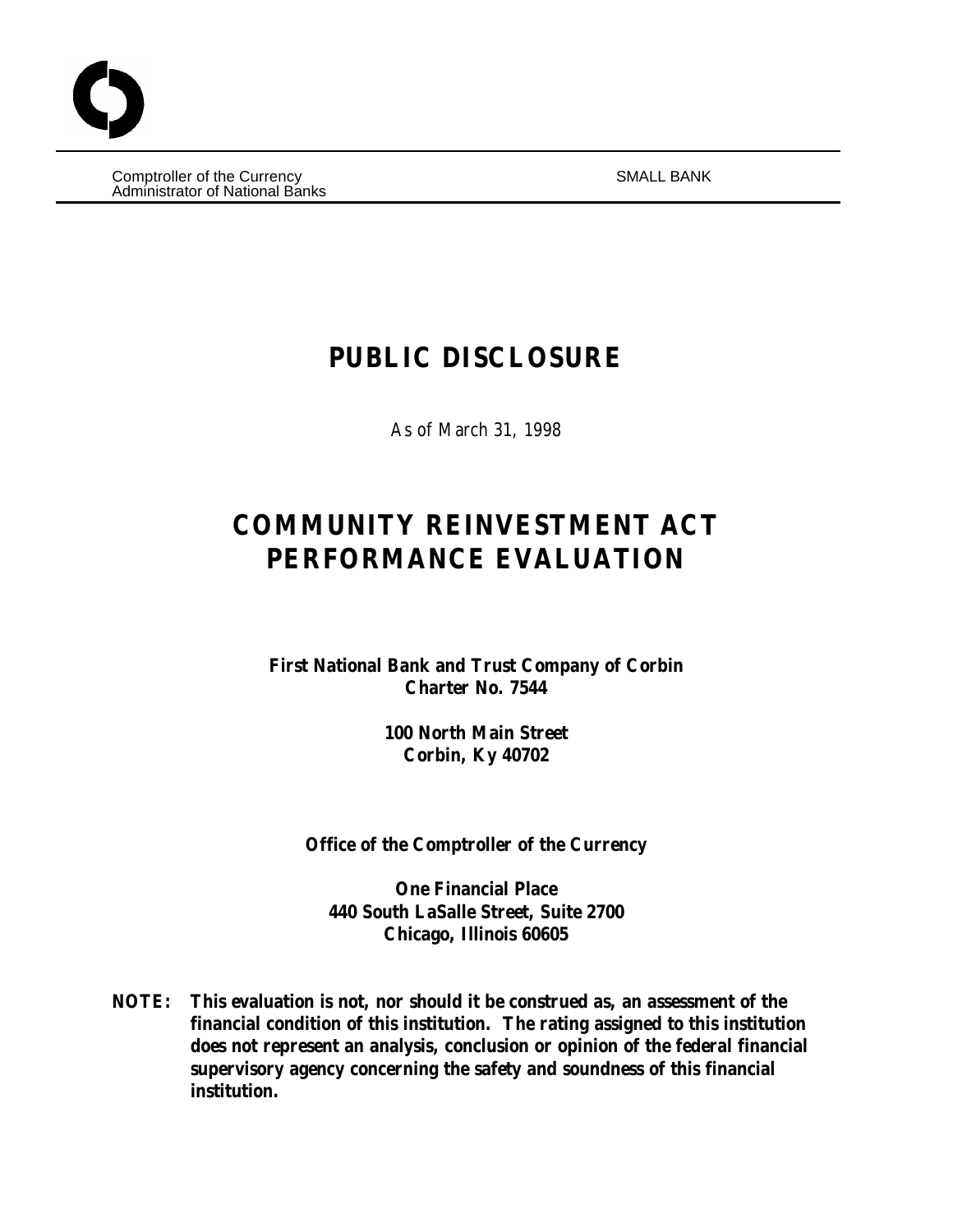# **GENERAL INFORMATION**

*The Community Reinvestment Act (CRA) requires each federal financial supervisory agency to use its authority when examining financial institutions subject to its supervision, to assess the institution's record of meeting the credit needs of its entire community, including low- and moderate-income neighborhoods, consistent with safe and sound operation of the institution. Upon conclusion of such examination, the agency must prepare a written evaluation of the institution's record of meeting the credit needs of its community.* 

*This document is an evaluation of the Community Reinvestment Act (CRA) performance of First National Bank and Trust Company of Corbin prepared by Office of the Comptroller of the Currency, the institution's supervisory agency, as of March 31, 1998. The agency rates the CRA performance of an institution consistent with the provisions set forth in Appendix A to 12 CFR Part 25.* 

**INSTITUTION'S CRA RATING:** This institution has a "Satisfactory record of meeting the credit needs of the community."

- $\diamond$  The average loan-to-deposit ratio exceeds the standards for satisfactory performance.
- $\diamond$  The bank is making a majority of their loans within its assessment area.
- $\diamond$  Loan distribution among the different block numbering areas is reasonable.
- $\Diamond$  Loan distribution among the different borrower income levels is satisfactory.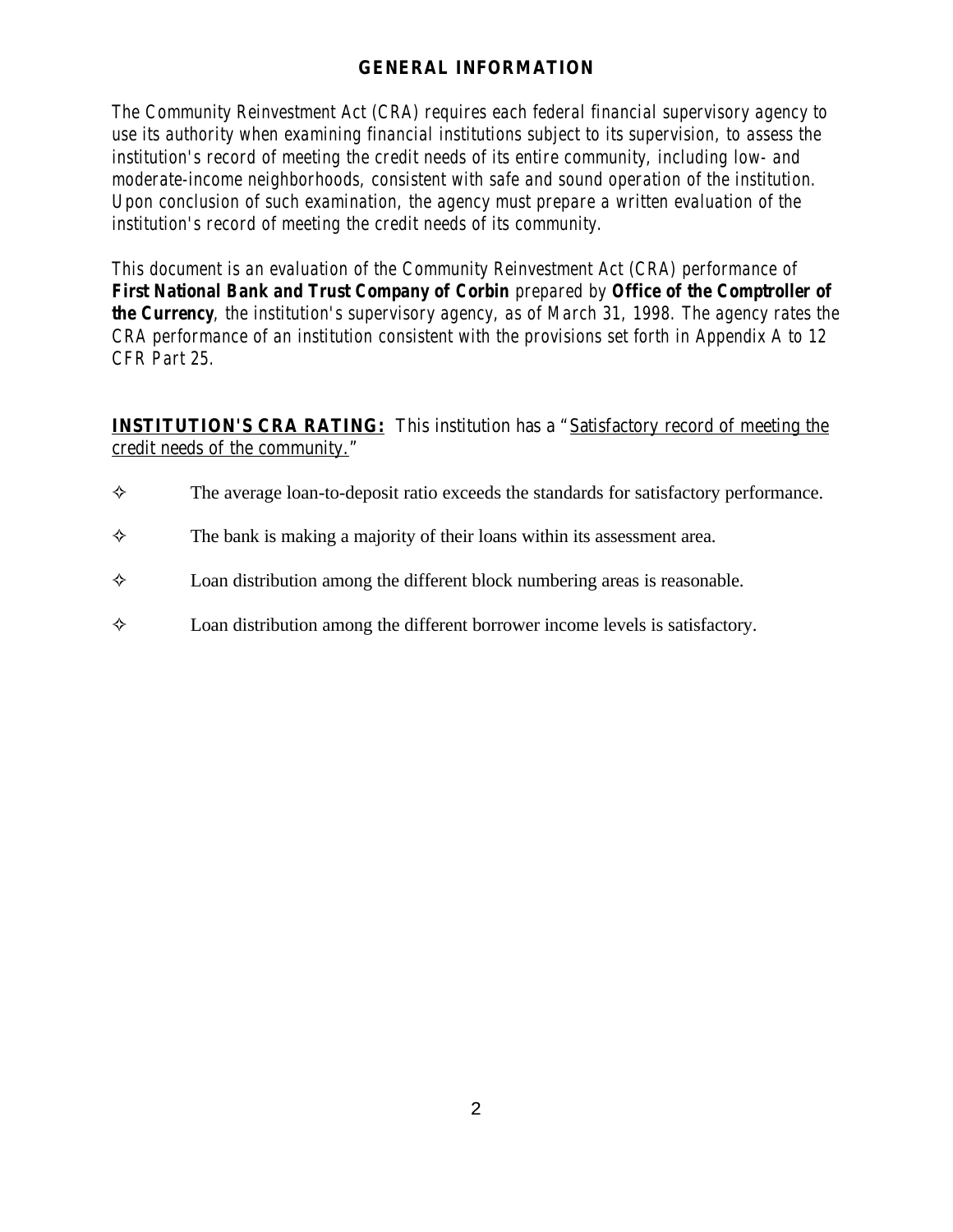## **DESCRIPTION OF INSTITUTION**

The First National Bank and Trust Company of Corbin (FNB&T) is a community bank with total assets of approximately \$240 million as of March 31, 1998. The bank is wholly owned by Southeast Bancorp, Inc. On July 1, 1997, the holding company acquired First Bank of East Tennessee, NA, located in LaFollette, Tennessee making it a two-bank holding company. The bank has three full-service offices with drive-thru services, one stand-alone drive-up facility, and thirteen cash dispensers located throughout Whitley, Knox, and Laurel County plus LaFollette and Clinton, Tennessee.

The bank offers traditional banking services and lending products. Management focuses lending efforts on commercial loans and residential mortgages with a majority of loans being commercial or small business. FNB&T's loan portfolio consists of the following: 46% commercial and industrial; 30% one-to-four family residential; 19% consumer loans; 2.47% non-farm non-residential; 1.2% credit card loans; and the remaining 1 1/2% consisting of farmland, multifamily, and municipal loans. As of March 31, 1998, the loan portfolio represented approximately 74% of the bank's total assets.

There are no constraints on the bank's ability to meet local credit needs. Considering the bank's financial condition and size, the local economy, and additional related factors, management has adequately serviced legitimate community credit needs.

# **DESCRIPTION OF CORBIN AND THE TRI-COUNTY AREA**

FNB&T's assessment area is all of Whitley County plus parts of Laurel and Knox County. The assessment area is reasonable and does not arbitrarily exclude low- and/or moderateincome block numbering areas (BNA). The assessment area is not located within an MSA. It is comprised of one low-income BNA, five moderate-income BNAs, six middle-income BNAs, and one upper-income BNA (BNA numbers 9801-9808, 9710, 9711, and 9903-9905). The 1998 median family income for Kentucky counties not located in an MSA is \$29,800. The median family income: for Whitley County is \$18,904; for Laurel County is \$21,574; and for Knox County is \$15,424.

The City of Corbin was established at the junction of Laurel, Knox, and Whitley Counties and is referred to as the Tri-County area. The county seat of Whitley County is located south of Corbin in Williamsburg, Kentucky. While Williamsburg is the county seat, Corbin has the larger population and a broader economic base. This is reflected in the fact that the city of Corbin is located in block numbering areas 9801, 9802, 9710, 9711, and 9904 which are all middle and upper income BNAs.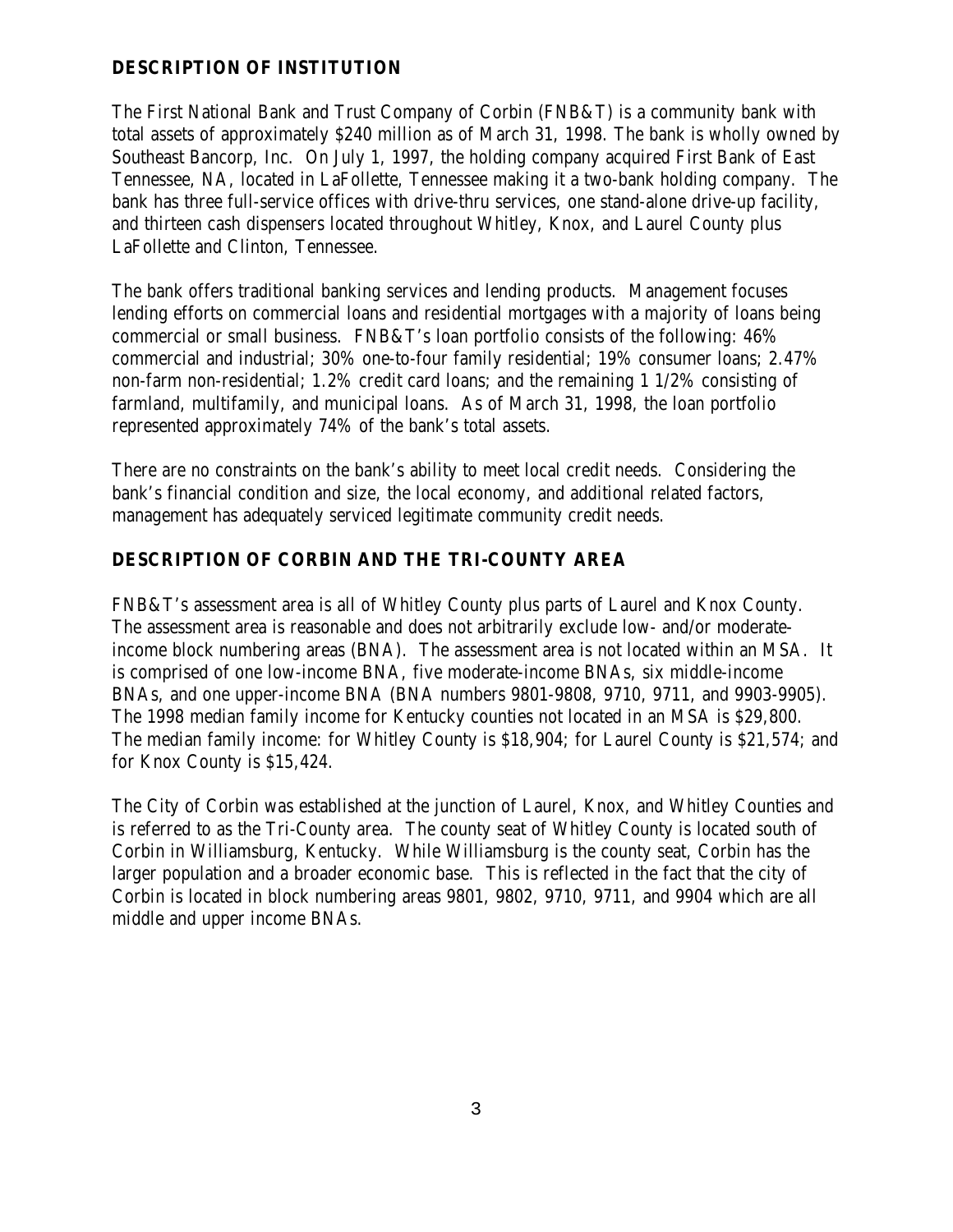The assessment area is mostly a rural community with average to above-average levels of unemployment and poverty. The population of the assessment area is as follows: Whitley County-33,326; Laurel County-43,438; and Knox County-29,676. Corbin has a population of approximately 8,422. The most current unemployment rate for Whitley County is 6.1% and the poverty rate is 32%.

Corbin and the Tri-County area remain a service and trade economy. Manufacturing is gaining momentum due to the close proximity of I-75, a major interstate. Major employers in the area include CSX, American Greetings Corporation, The Baptist Regional Hospital, CTA Acoustics, Inc., Pepsi-Cola, Whayne Supply Company, and the Board of Education. In addition, a variety of smaller manufacturers are located throughout the bank's assessment area plus a regional Wal-Mart distribution center is located in nearby London, Kentucky.

The bank has identified affordable housing as the major credit need in the community. Performance evaluations of other local financial institutions also identify affordable housing as the primary credit need for the area. Many residents cannot afford down payments required for bank loans and are renting or purchasing mobile homes as an alternative. Consequently, banks are becoming involved with programs that are designed to aid low- and/or moderateincome borrower(s). First National Bank and Trust Company of Corbin (FNB&T) offers Kentucky Housing Corporation (KHC) loans, FHA loans, and VA loans. As a supplement to the KHC program, FNB&T has begun offering Epic loans. This program helps low- and/or moderate-income borrowers by covering 60% of the closing costs and down payment up to \$3000. Currently, the bank has made two Epic loans.

Competition in the assessment area is strong. The bank's competitors include nine banks and a variety of finance companies.

## **CONCLUSIONS WITH RESPECT TO PERFORMANCE CRITERIA**:

#### LOAN TO DEPOSIT RATIO

The bank's loan-to-deposit ratio exceeds the standards for satisfactory performance. The bank's average loan-to-deposit ratio since their last examination was 89.69%. As of March 31, 1998, the loan-to-deposit ratio was 94.06%. This ratio has been steadily increasing over the last couple of years. FNB&T's ratio is significantly higher than its national peer group which is 73%. In addition, the bank's ratio is higher than local competitors whose average loan-to-deposit ratios range from 64% to 85%. The loan-to-deposit ratio for the assessment area is 68.93%.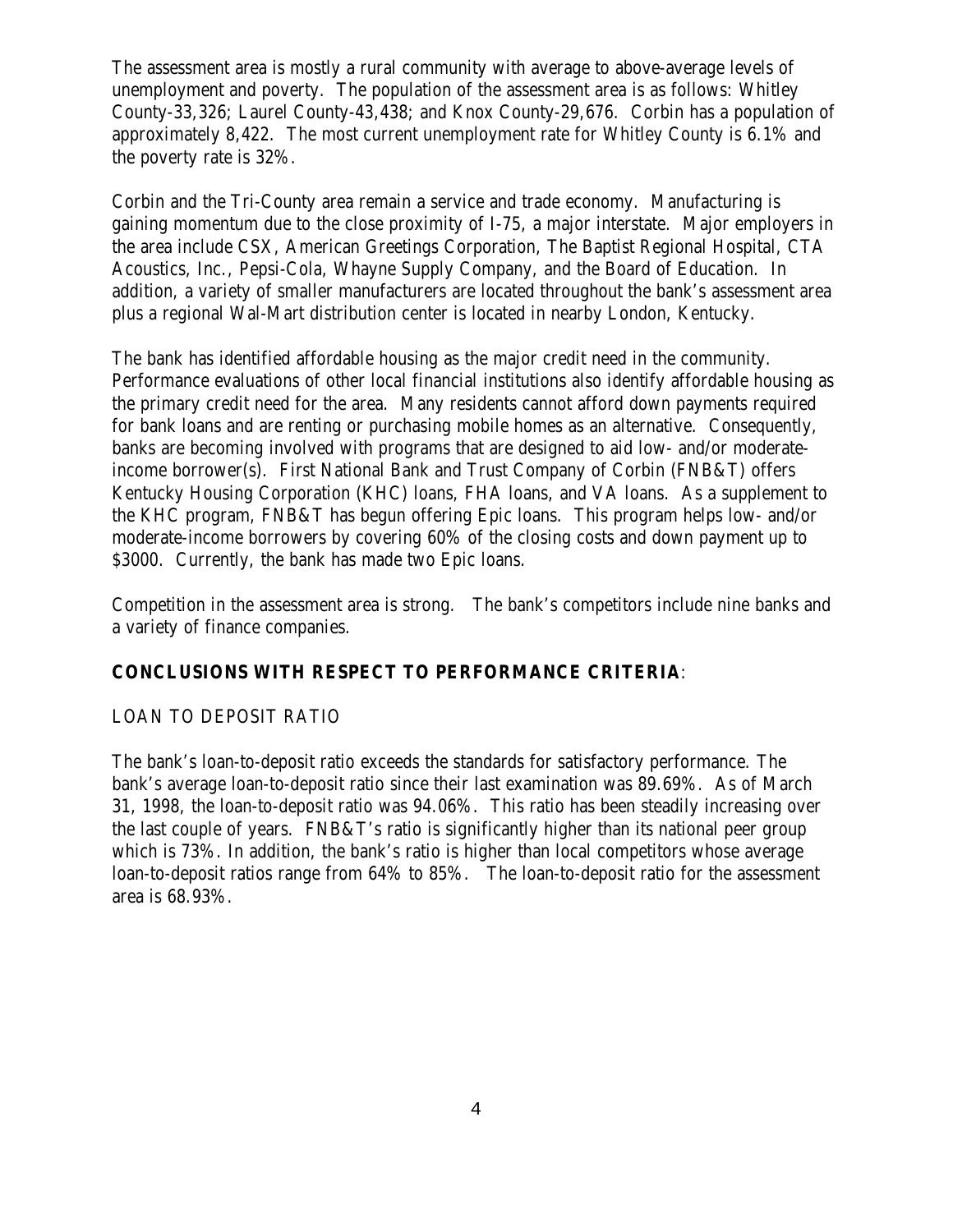#### LENDING IN THE ASSESSMENT AREA

The bank is making a majority of their loans within its assessment area. We reviewed the institution's internal analysis of credit extensions made during the examination period, which was verified for accuracy, and found that a substantial majority of the institution's lending was conducted within its assessment area. While we reviewed information covering all new loans extended since the previous examination, our review focused on the bank's consumer and residential mortgages. Overall, the institution made 76% of all new loans and 61% of their dollar volume within the assessment area (Chart No. 1). Our examination also found that 75% of the number of consumer loans and 84% of the residential mortgages made by the institution were within its assessment area. By dollar volume, 70% of consumer loans and 78% of real estate loans were made within its assessment area. (Chart No. 2.)

| <b>LOAN DISTRIBUTION WITHIN THE ASSESSMENT AREA</b><br>(New Loans Extended: 12/96-11/97) |      |      |              |      |  |  |
|------------------------------------------------------------------------------------------|------|------|--------------|------|--|--|
| <b>No. Of loans</b><br><b>Percent</b><br><b>Amount</b><br><b>Percent</b>                 |      |      |              |      |  |  |
| <b>Inside AA</b>                                                                         | 4386 | 76%  | \$59,827,064 | 61%  |  |  |
| <b>Outside AA</b>                                                                        | 1404 | 24%  | \$38,336,745 | 39%  |  |  |
| <b>Total loans</b>                                                                       | 5790 | 100% | \$98,163,809 | 100% |  |  |

#### *Chart No. 1*

#### *Chart No. 2*

| <b>LOAN DISTRIBUTION WITHIN THE ASSESSMENT AREA</b><br>(New Loans Extended by Loan Type) |                                                  |      |               |      |     |      |         |      |
|------------------------------------------------------------------------------------------|--------------------------------------------------|------|---------------|------|-----|------|---------|------|
|                                                                                          | <b>CONSUMER LOANS</b><br><b>RESIDENTIAL MTGS</b> |      |               |      |     |      |         |      |
|                                                                                          | No.                                              | %    | \$<br>(000's) | %    | No. | %    | (000's) | %    |
| Inside AA                                                                                | 3405                                             | 75%  | 19,902        | 70%  | 491 | 84%  | 15,075  | 78%  |
| <b>Outside AA</b>                                                                        | 1133                                             | 25%  | 8,571         | 30%  | 96  | 16%  | 4,284   | 22%  |
| <b>Total loans</b>                                                                       | 4538                                             | 100% | 28,473        | 100% | 587 | 100% | 19,359  | 100% |

First National Bank and Trust Company of Corbin has a system in place to geocode and analyze all loans for CRA purposes. Reports are generated on an annual, year-end basis and sent to the Board for review. These reports discuss loan-to-deposit ratios, the percentage of loans made within the assessment area, and the geographic distribution of loans among the individual block numbering areas. We reviewed the process and found the reports to be reliable.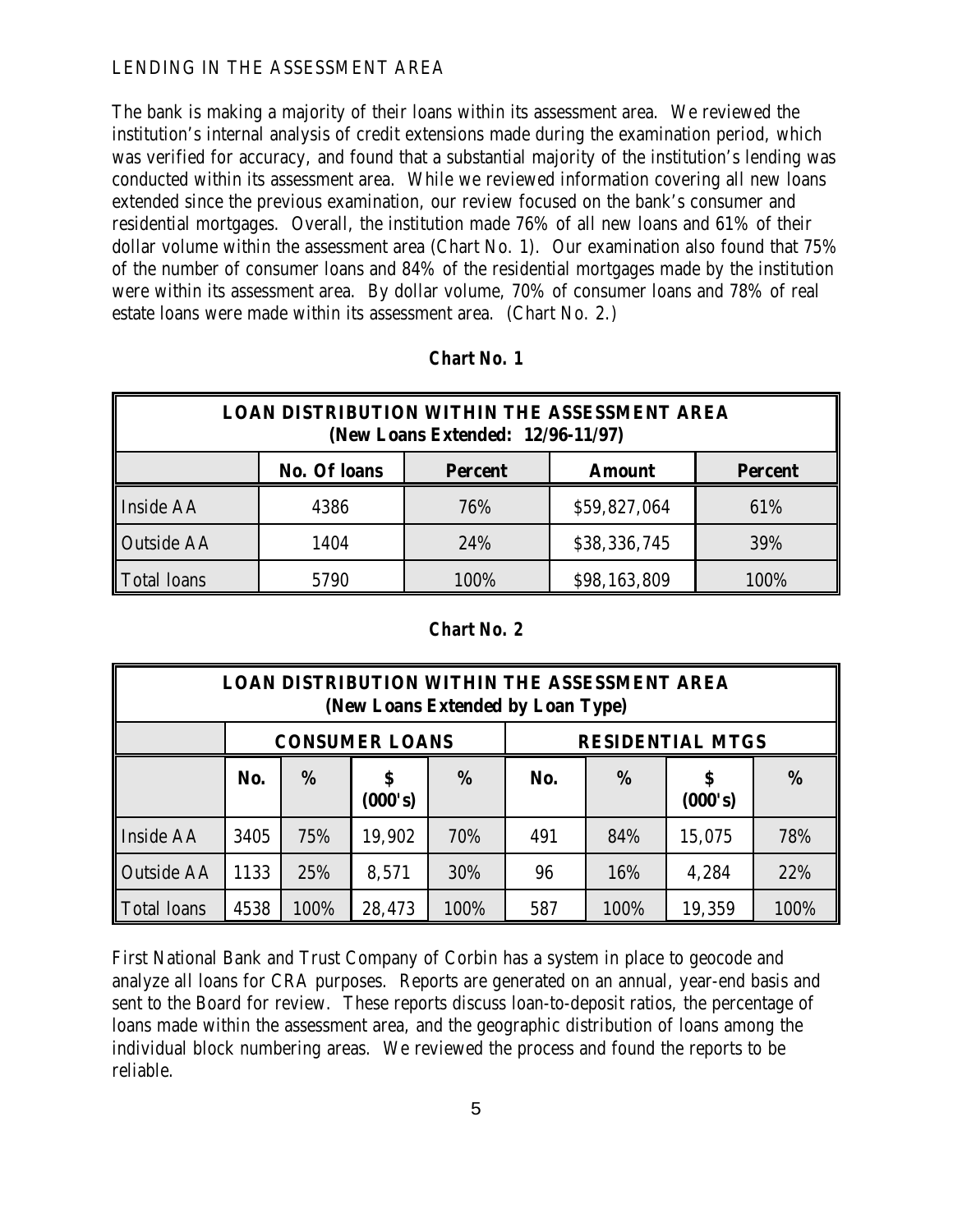# LENDING TO BORROWERS OF DIFFERENT INCOMES AND TO BUSINESSES OF DIFFERENT SIZES

The distribution of lending within the assessment area reflects satisfactory penetration among the different income levels, including low- and moderate-income levels. We selected a random sample of 75 consumer loans and 56 residential mortgages from Whitley, Laurel, and Knox Counties. All of the loans were made in 1997 and 1998 and were from within the assigned assessment area. Our findings indicate that the bank made:

- $\diamond$  52% of its consumer loans and 35% of its residential mortgages to low- and/or moderate-income level individuals in Whitley County (Chart No. 3);
- $\diamond$  76% of its consumer loans and 50% of its residential mortgages in Laurel County (Chart No. 4); and
- $\diamond$  84% of its consumer loans and 22% of its residential mortgages in Knox County (Chart No. 5).

These numbers are reasonable considering the bank's location, market, and competition along with the area's demographics.

| <b>Income</b><br><b>Level</b> | <b>Percentage of Families</b><br><b>Within Each Income</b><br>Category* | <b>Percentage</b><br>of<br><b>Total Consumer</b><br>Loans | <b>Percentage</b><br><b>of</b><br><b>Total Real Estate</b><br>Loans |
|-------------------------------|-------------------------------------------------------------------------|-----------------------------------------------------------|---------------------------------------------------------------------|
| Low                           | 32.80%                                                                  | 20%                                                       | 10%                                                                 |
| <b>Moderate</b>               | 17.23%                                                                  | 32%                                                       | 25%                                                                 |
| <b>Middle</b>                 | 17.18%                                                                  | 24%                                                       | 20%                                                                 |
| <b>Upper</b>                  | 32.81%                                                                  | 24%                                                       | 45%                                                                 |
| <b>Total</b>                  | 100%                                                                    | 100%                                                      | 100%                                                                |

# *Chart No. 3 Whitley County*

\* According to the 1990 U.S. Census Data, the numbers above reflect the percentage of families that are low-, moderate-, middle-, and upper-income level families within Whitley County.

# *Chart No. 4 Laurel County*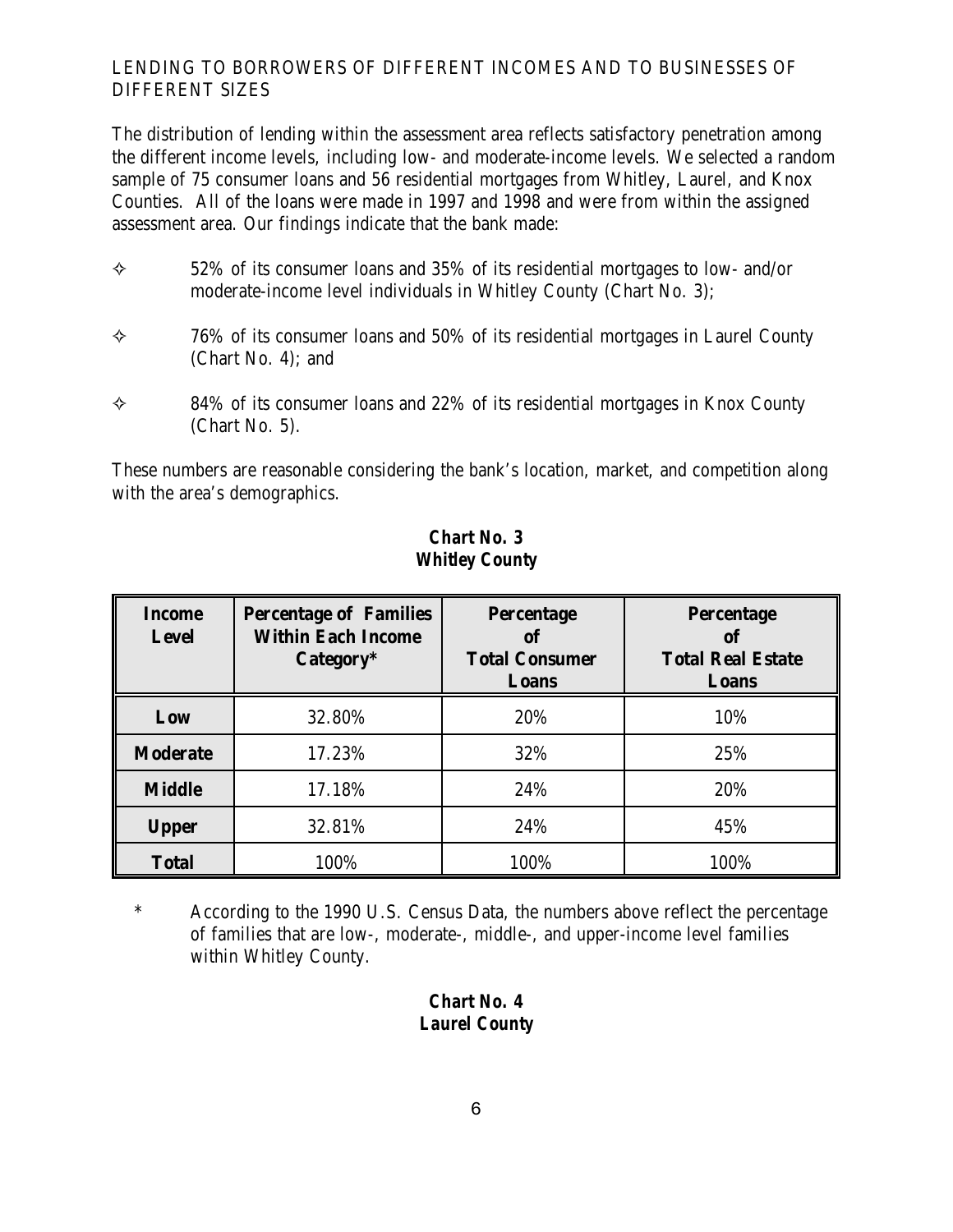| <b>Income</b><br><b>Level</b> | <b>Percentage of Families</b><br><b>Within Each Income</b><br>Category* | <b>Percentage</b><br>of<br><b>Total Consumer</b><br>Loans | <b>Percentage</b><br><b>of</b><br><b>Total Real Estate</b><br>Loans |
|-------------------------------|-------------------------------------------------------------------------|-----------------------------------------------------------|---------------------------------------------------------------------|
| Low                           | 25.83%                                                                  | 60%                                                       | 7%                                                                  |
| <b>Moderate</b>               | 16.73%                                                                  | 16%                                                       | 43%                                                                 |
| <b>Middle</b>                 | 20.04%                                                                  | 30%                                                       | 29%                                                                 |
| <b>Upper</b>                  | 37.40%                                                                  | 4%                                                        | 21%                                                                 |
| <b>Total</b>                  | 100%                                                                    | 100%                                                      | 100%                                                                |

\* According to the 1990 U.S. Census Data, the numbers above reflect the percentage of families that are low-, moderate-, middle-, and upper-income level families within Laurel County.

*Chart No. 5 Knox County*

| <b>Income</b><br><b>Level</b> | <b>Percentage of Families</b><br><b>Within Each Income</b><br>Category* | <b>Percentage</b><br>of<br><b>Total Consumer</b><br>Loans | <b>Percentage</b><br>of<br><b>Total Real Estate</b><br>Loans |
|-------------------------------|-------------------------------------------------------------------------|-----------------------------------------------------------|--------------------------------------------------------------|
| Low                           | 38.55%                                                                  | 60%                                                       | 13%                                                          |
| <b>Moderate</b>               | 18.04%                                                                  | 24%                                                       | 9%                                                           |
| <b>Middle</b>                 | 17.05%                                                                  | 8%                                                        | 35%                                                          |
| <b>Upper</b>                  | 26.37%                                                                  | 8%                                                        | 43%                                                          |
| <b>Total</b>                  | 100%                                                                    | 100%                                                      | 100%                                                         |

\* According to the 1990 U.S. Census Data, the numbers above reflect the percentage of families that are low-, moderate-, middle-, and upper-income level families within Knox County.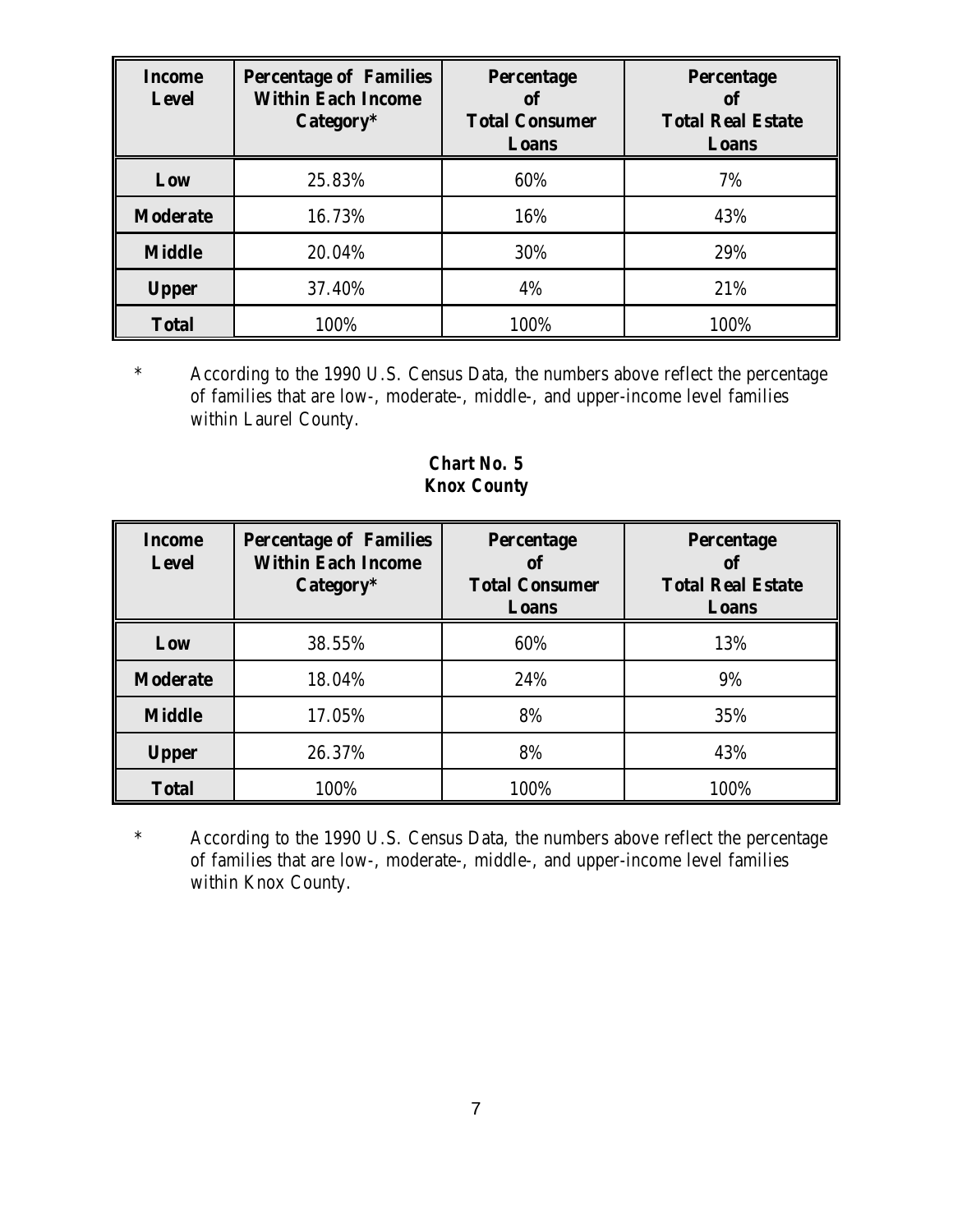The bank's assessment area of Whitley County along with parts of Laurel and Knox Counties is experiencing high unemployment and poverty levels while an increasing amount of people are living on social security and public assistance. These residents cannot afford the down payments required to obtain a bank loan on a residential mortgage which limits the bank's opportunities to originate loans to this sector of the community.

The majority of the bank's commercial loans and agricultural loans are to small businesses, defined by the Equal Credit Opportunity Act as businesses with annual sales of less than \$1 million. Management supports local farmers by offering crop production loans, livestock loans, and crop diversification loans. Since the last examination, management has made several low dollar loans to both businesses and farms, some as low as \$200.

### GEOGRAPHIC DISTRIBUTION OF LOANS

The geographic distribution of loans within the assessment area is reasonable. The chart on the next page (Chart No. 6) details First National Bank and Trust Company of Corbin's geographic distribution of loans throughout the thirteen block numbering areas.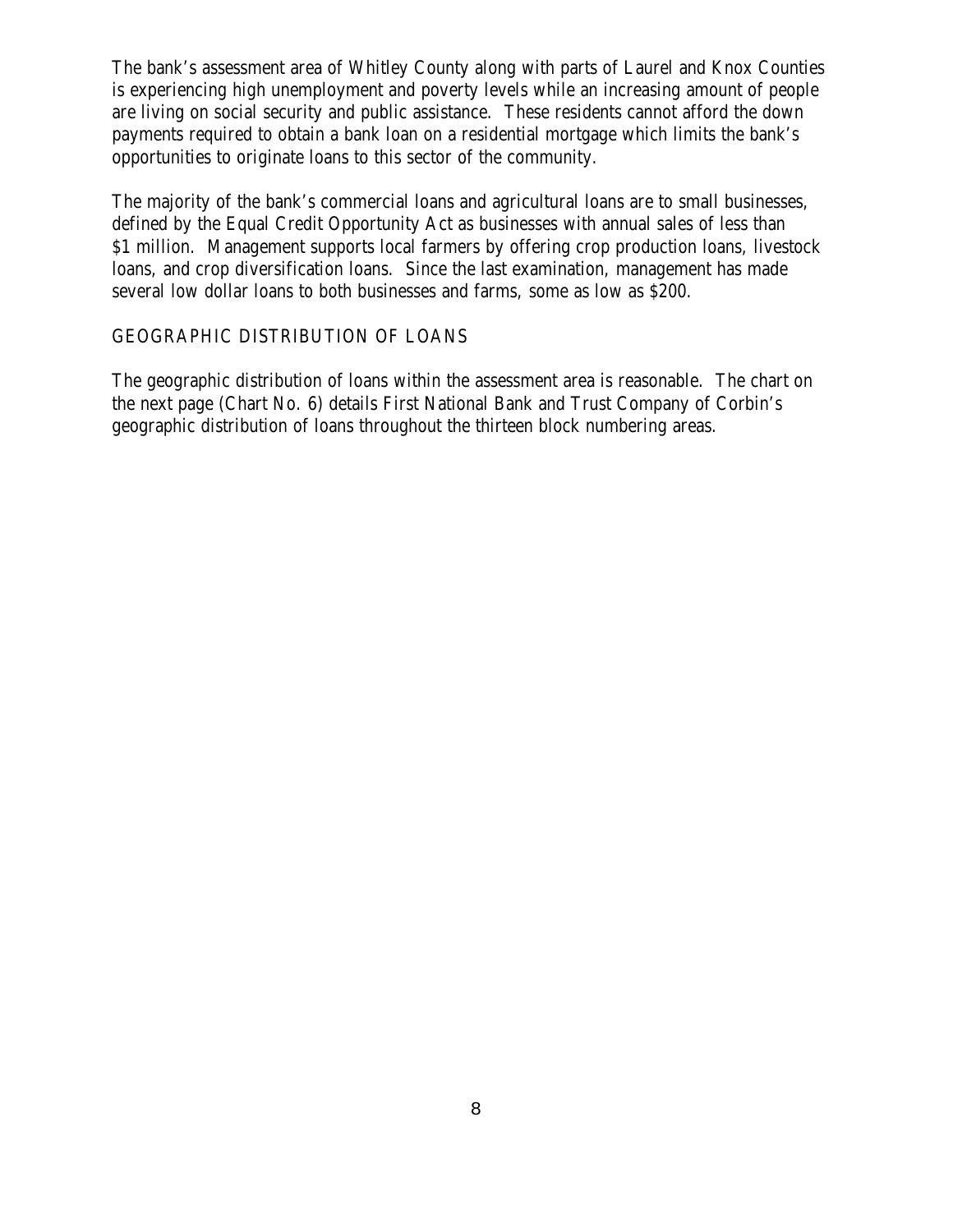| <b>Chart No. 6</b> |
|--------------------|
|--------------------|

| <b>LOAN DISTRIBUTION AMONG THE BLOCK NUMBERING AREAS</b><br>(New Loans Extended: 12/96-11/97) |              |         |              |         |
|-----------------------------------------------------------------------------------------------|--------------|---------|--------------|---------|
| <b>Block Numbering</b><br><b>Areas</b>                                                        | No. Of loans | Percent | Amount       | Percent |
| 9801-Mid                                                                                      | 290          | 6.61    | \$4,225,459  | 7.12    |
| 9802-Upp                                                                                      | 608          | 13.86   | \$9,208,511  | 15.52   |
| 9803-Mid                                                                                      | 614          | 14.00   | \$8,397,835  | 14.16   |
| 9804-Mod                                                                                      | 222          | 5.06    | \$2,910,547  | 4.91    |
| 9805-Mod                                                                                      | 299          | 6.82    | \$2,554,690  | 4.31    |
| 9806-Mid                                                                                      | 168          | 3.83    | \$2,565,675  | 4.33    |
| 9807-Mod                                                                                      | 277          | 6.32    | \$3,033,242  | 5.11    |
| 9808-Low                                                                                      | 46           | 1.05    | \$300,027    | 0.51    |
| <b>Total for</b><br><b>Whitley County</b>                                                     | 2524         | 57.55%  | \$33,195,986 | 55.97   |
| 9710-Mid                                                                                      | 182          | 4.15    | \$1,450,437  | 2.45    |
| 9711-Mid                                                                                      | 197          | 4.49    | \$1,932,587  | 3.26    |
| <b>Total for Laurel</b><br><b>County</b>                                                      | 379          | 8.64%   | \$3,383,024  | 5.70    |
| 9903-Mod                                                                                      | 345          | 7.87    | \$2,533,810  | 4.27    |
| 9904-Mid                                                                                      | 986          | 22.48   | \$15,906,670 | 26.82   |
| 9905-Mod                                                                                      | 152          | 3.47    | \$4,295,031  | 7.24    |
| <b>Total for Knox</b><br><b>County</b>                                                        | 1483         | 33.81%  | \$22,735,511 | 38.33   |
| <b>Totals</b>                                                                                 | 4386         | 100%    | \$59,314,521 | 100%    |

*Note: The bank has offices located in block numbering areas: 9801, 9802, 9904, and 9806. The town of Corbin is located in block numbering areas: 9710, 9801, 9802, and 9904.*